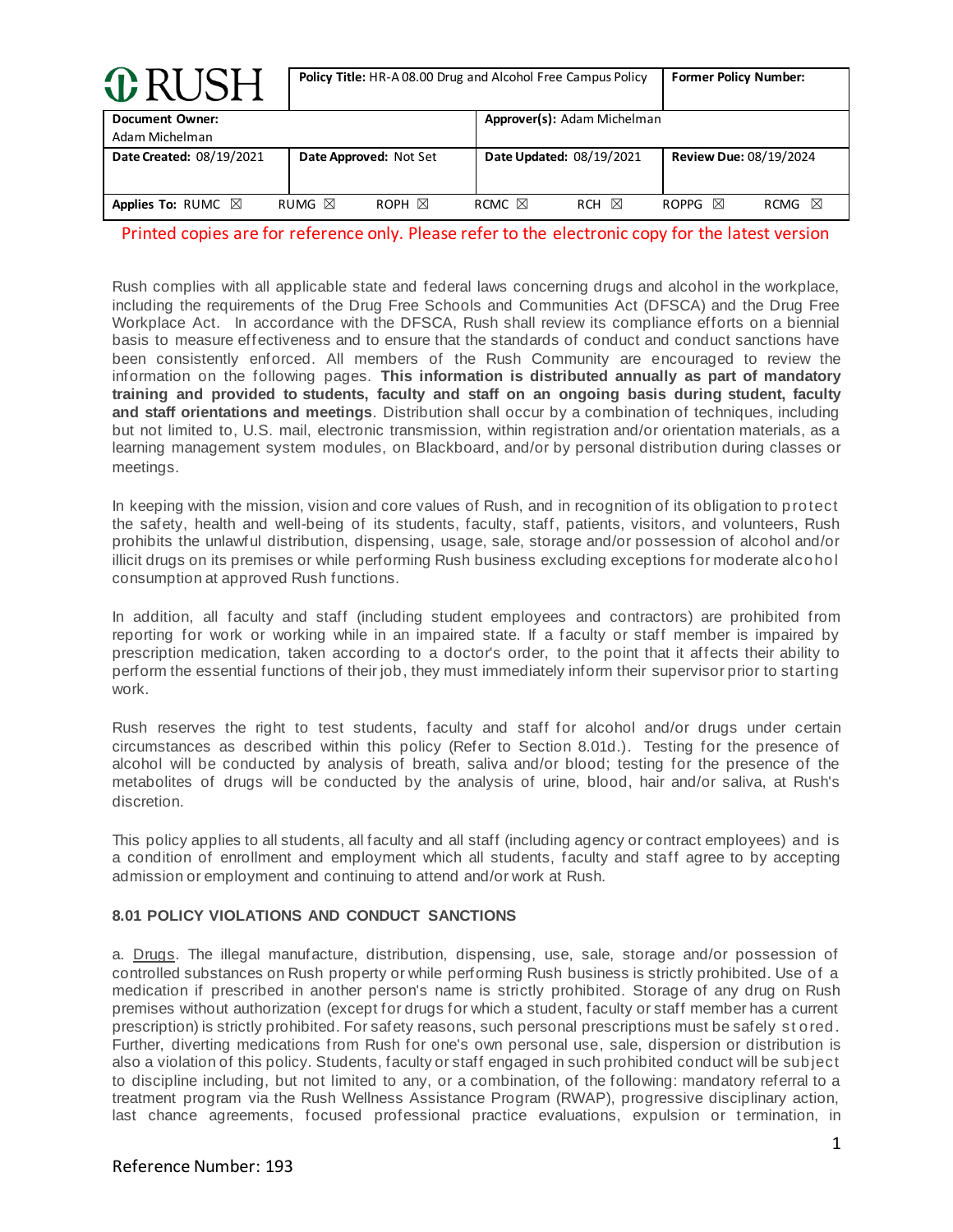| <b>O</b> RUSH                     | Policy Title: HR-A 08.00 Drug and Alcohol Free Campus Policy | <b>Former Policy Number:</b>        |                                |
|-----------------------------------|--------------------------------------------------------------|-------------------------------------|--------------------------------|
| Document Owner:<br>Adam Michelman |                                                              | Approver(s): Adam Michelman         |                                |
| Date Created: 08/19/2021          | Date Approved: Not Set                                       | Date Updated: 08/19/2021            | <b>Review Due: 08/19/2024</b>  |
| Applies To: RUMC $\boxtimes$      | RUMG $\boxtimes$<br>ROPH $\boxtimes$                         | RCMC $\boxtimes$<br>⊠<br><b>RCH</b> | ⊠<br>ROPPG $\boxtimes$<br>RCMG |

accordance with Rush student, faculty and staff disciplinary policies and processes. Under certain circumstances, prohibited conduct may also be reported to appropriate law enforcement officials and/or to the Illinois Department of Financial and Professional Regulation. Furthermore, violations by students may be referred to the appropriate committee within each college for additional review and adjudication.

This policy does not prohibit employees from the lawful possession and use of presc ribed medications. Employees have the responsibility, however, to consult with their doctors or other licensed health care professionals about the effect of prescribed medications on their ability to meet job demands in a safe manner, and to promptly disclose any work restrictions or impairment due to prescribed medications taken according to a doctor's order to their manager or Employee Health Services. Employees will not be required, however, to disclose underlying medical conditions, impairments or disabilities to their manager or to Human Resources ("HR") unless specifically directed to do so by their doctors or other licensed health care professionals, such as the Employee Health Services.

b. Alcohol. The distribution, dispensing, use, storage and/or possession of alcohol on Rush property or while performing Rush business, excluding moderate consumption in approved areas and at approved functions, is strictly prohibited. Students, faculty and staff engaged in such prohibited conduct will be subject to discipline including, but not limited to any, or a combination, of the following: mandatory referral to a treatment program via the RWAP, progressive disciplinary action, last chance agreements, focused professional practice evaluations, expulsion or termination, in accordance with Rush student, faculty and staff disciplinary policies and processes. Under certain circumstances, prohibited conduct may also be reported to appropriate law enforcement officials and/or to the Illinois Department of Financial and Professional Regulation. Furthermore, violations by students may be referred to the appropriate committee within each college for additional review and adjudication.

c. Conviction while enrolled or employed. Any student, faculty or staff member who is convicted of a violation of a criminal drug statute while enrolled or employed at Rush must report the conviction within five (5) calendar days. Students must report the conviction to the Dean of their College (or designee), and faculty and staff must report it to their immediate manager and to Human Resources . Failure to report the conviction could result in discipline, including expulsion or termination.

d. Testing. Refusal to authorize the collection of a sample (including signing a consent form indicating consent to testing and release of results to Rush), refusal to provide a specimen for testing upon request from a Rush official, or purposefully refusing to avail oneself (i.e., leaving the premises after being asked to test, or failing to report to the testing area) for testing is prohibited and is viewed as testing positive f or drugs or alcohol. Similarly, failure to produce an appropriate amount of urine for testing, after a period of three (3) hours is also viewed as a positive test for drugs or alcohol. In addition, switching, adulterating, altering or tampering with any sample, or in any way failing to comply with Rush rules regarding testing is strictly prohibited and will be treated as a positive result. Positive results are subject to discipline including, but not limited to any, or a combination, of the following: mandatory referral to a treatment program via the RWAP, progressive disciplinary action, last chance agreements, focused professional practice evaluations, expulsion and/or termination. Rush reserves the right to increase or decrease frequency of testing based on mission, need, availability of resources and experience in the program consistent with the commitment to maintain a drug and alcohol free campus. The following testing or searches may be conducted: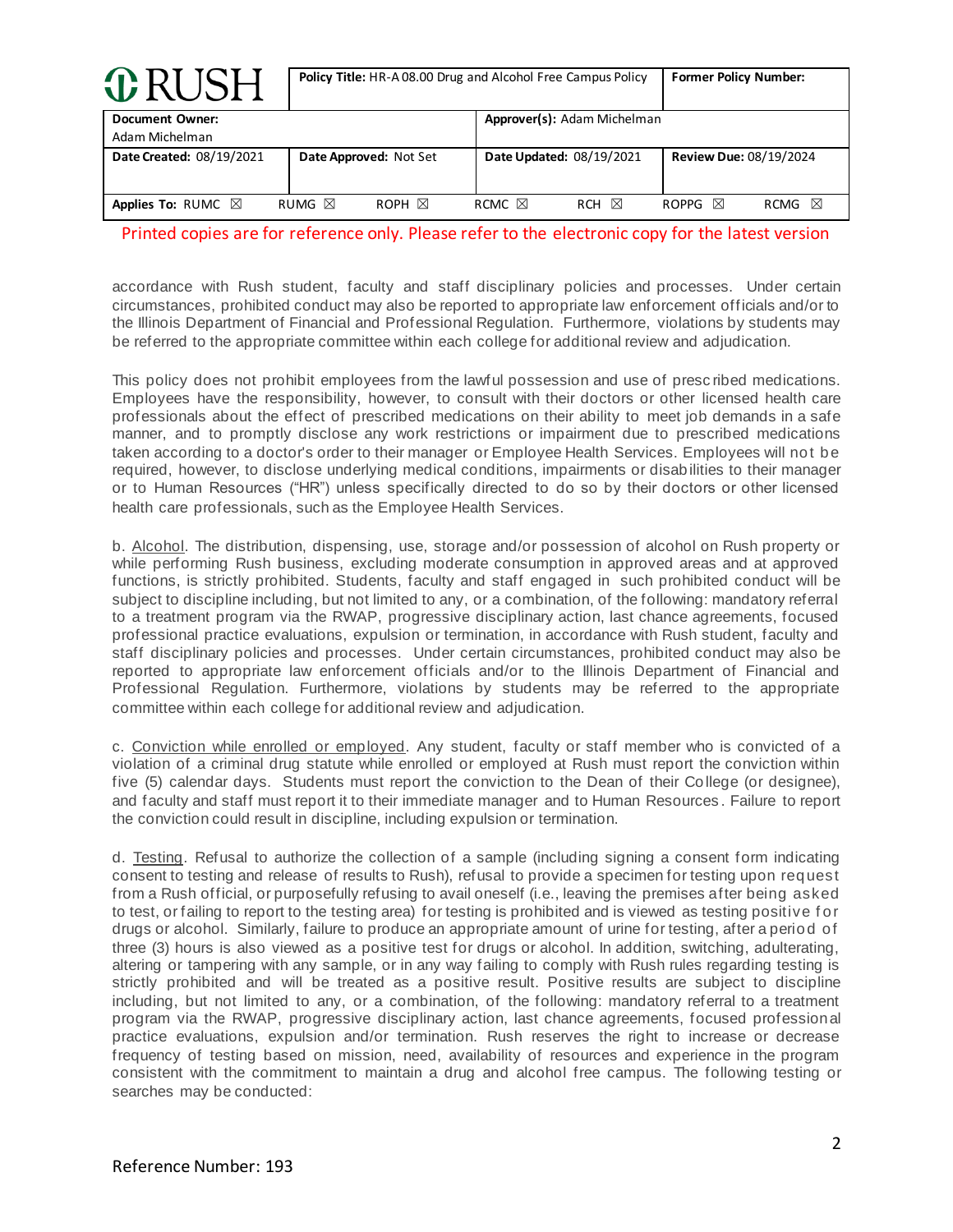| <b>ORUSH</b>                             | <b>Policy Title:</b> HR-A08.00 Drug and Alcohol Free Campus Policy | <b>Former Policy Number:</b>        |                                |
|------------------------------------------|--------------------------------------------------------------------|-------------------------------------|--------------------------------|
| <b>Document Owner:</b><br>Adam Michelman |                                                                    | Approver(s): Adam Michelman         |                                |
| Date Created: 08/19/2021                 | Date Approved: Not Set                                             | Date Updated: 08/19/2021            | Review Due: 08/19/2024         |
| Applies To: RUMC $\boxtimes$             | RUMG $\boxtimes$<br>ROPH $\boxtimes$                               | ⊠<br>RCMC $\boxtimes$<br><b>RCH</b> | ⊠<br>ROPPG $\boxtimes$<br>RCMG |

1. Pre-employment/Post-offer testing. Applicants will be scheduled for a drug test as soon as reasonably possible after they receive and accept an offer of employment from Rush. (Refer to Section 8.04 for more information). Agency and Contract employees may be subject to this screening depending on the specific terms of their agreement.

2. Reasonable suspicion. (Refer to Section 8.05 and the Procedures for Drug and Alcohol Testing for more information.) If an individual is reasonably suspected of violating this Policy, they may be asked to submit to a search or inspection. Searches may be conducted of pockets, lockers, wallets, purses, briefcases, lunchboxes, desks, and work stations. Refusal to consent to a requested search will be subject to discipline up to and including termination.

3. Testing under the Last Chance Agreement. Testing may be required as part of follow-up to counseling, treatment or rehabilitation as coordinated with the RWAP and/or delineated in a last chance agreement or a focused professional practice evaluation. (Refer to the Procedures for Drug and Alcohol Testing for more information.)

e. Prohibited substances. Substances for which students, faculty and staff are tested may include, but are not limited to: alcohol, drugs, depressants (barbiturates), stimulants (amphetamines), PCP, cocaine, narcotics (opiates, such as heroin, morphine, Oxycontin and codeine), Fentanyl, Methadone, cannabis and other cannabinoids (e.g. hashish), Benzodiazepines (such as Librium or Valium), hallucinogens, legally obtainable drugs which have not been legally obtained and/or are being abused, and prescription or over-the-counter drugs which have actual or potential mind- or performance-altering effects such that they may render the employee unfit for duty, and which have not been reported to management in accordance with Section 8.01a of this policy. Also encompassed by this definition are substances not sold as drugs or medicine but used for mind- or performance-altering effect, as well as synthetic analogs of a legally restricted or prohibited drug, devised to circumvent drug laws (including "designer drugs").Rush recognizes that certain states and municipalities allow the use of cannabis and/or medicinal cannabis. Illinois' medical cannabis law permits an individual with a qualifying debilitating medical condition to register as a medical cannabis patient and avoid civil and criminal penalties under state law for certain medical uses of cannabis. Likewise, recreational cannabis law in Illinois permits an adult (21 years of age or older) to use cannabis and avoid civil and criminal penalties under state law.

However, in accordance with Illinois and federal law and in order to maintain a safe, efficient and effective workforce, Rush employees may not use, distribute to another person, divert, or possess cannabis on Rush property, working on company time or while operating company equipment (including vehicles). Rush also prohibits employees from reporting to work under the influence of, or in any way impaired by cannabis; as determined in Rush's sole discretion to the fullest extent permitted by applicable law. See section 8.05.

f. Failure to comply with RWAP, Last Chance Agreement, or Focused Professional Practice Evaluation. Failure to attend the RWAP for consultation and assessment after a mandatory referral following a verified positive drug or alcohol test, and/or failure to adhere to an agreed upon action plan, last chance agreement, or focused professional practice evaluation is strictly prohibited and is subject to discipline up to and including expulsion or termination.

### **8.02 LEGAL SANCTIONS**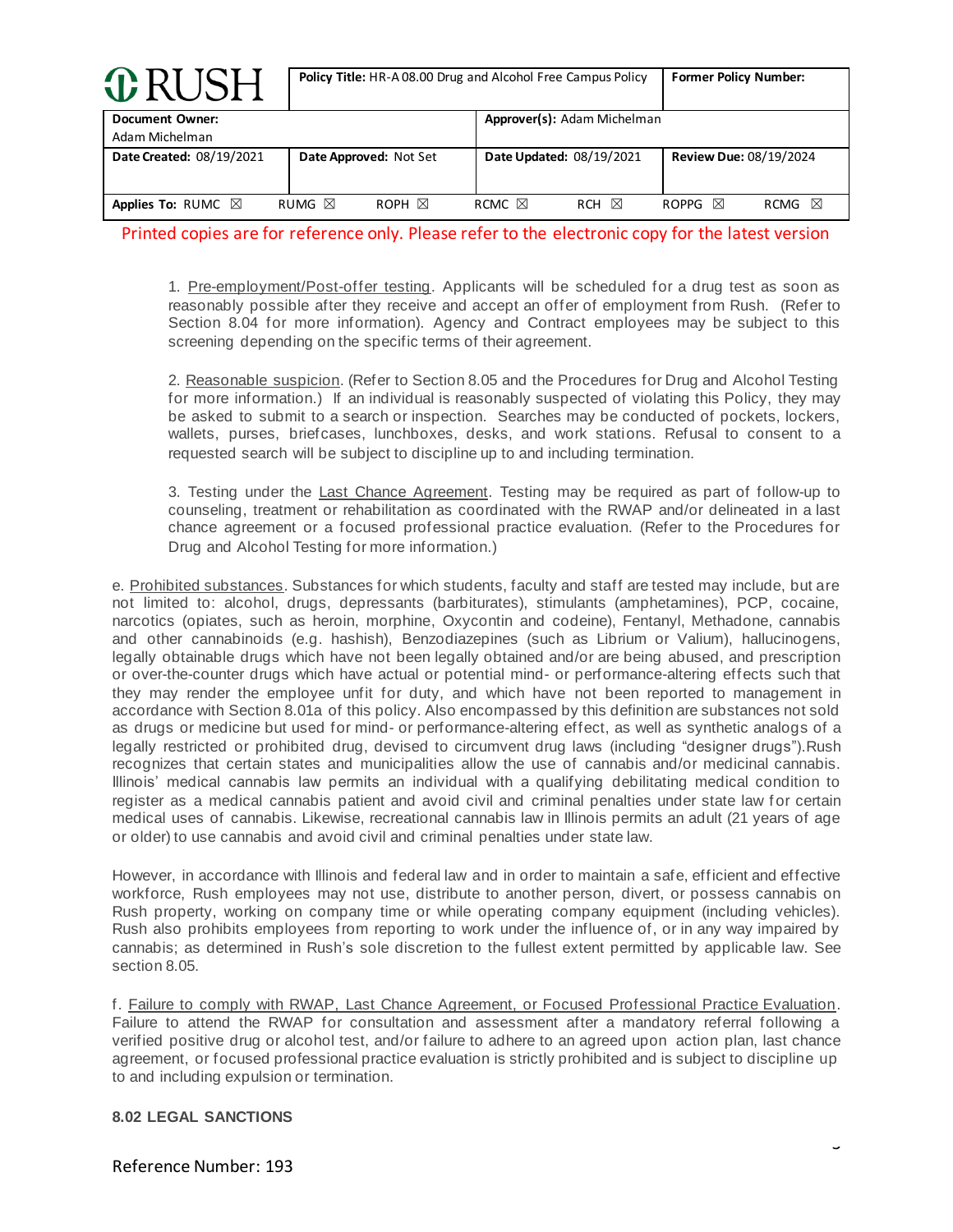| <b>O</b> RUSH                            | Policy Title: HR-A08.00 Drug and Alcohol Free Campus Policy | <b>Former Policy Number:</b>        |                                |
|------------------------------------------|-------------------------------------------------------------|-------------------------------------|--------------------------------|
| <b>Document Owner:</b><br>Adam Michelman |                                                             | Approver(s): Adam Michelman         |                                |
| Date Created: 08/19/2021                 | Date Approved: Not Set                                      | Date Updated: 08/19/2021            | <b>Review Due: 08/19/2024</b>  |
| Applies To: RUMC $\boxtimes$             | RUMG $\boxtimes$<br>ROPH $\boxtimes$                        | ⊠<br>RCMC $\boxtimes$<br><b>RCH</b> | ⊠<br>ROPPG $\boxtimes$<br>RCMG |

Use of illicit drugs by any person is illegal under both state and federal statutes. Use of alcohol by persons under 21 years of age is illegal under state law. Penalties for conviction under state and federal law include incarceration and fines. Property used in connection with illegal drugs may be confiscated. Federal student loans and grants may be denied to those convicted of a violation of a criminal drug statute.

### **8.03 HEALTH RISKS**

Rush recognizes both alcohol and drug abuse as potential health, safety, and security problems. Rush expects students, faculty and staff to assist in maintaining a learning and work environment free from the effects of alcohol and drug abuse.

The use of illicit drugs and the abuse of alcohol and prescription drugs have potential adverse health consequences that may be permanent. These consequences include disorders and dysfunctions that affect the central nervous system, reproductive functioning, cardiovascular and pulmonary systems, and endocrine functioning. Specifically, there are both short- and long-term effects on cognition, memory, retention, information processing, coordination, and athletic and academic performance. The use of illicit drugs and the abuse of alcohol also affect emotional equilibrium, mental well-being, and the ability to make critical decisions. Such use also impairs judgment, which in turn increases one's vulnerability and risk-taking behaviors. Not only can these effects be damaging to an employee's own health and productivity, they have the ability to negatively impact the health and safety of co -workers.

### **8.04 PRE EMPLOYMENT/POST OFFER TESTING**

Following a bona fide offer of employment, pre-employment drug testing is required. A negative drug screen is a requirement for all job applicants before beginning employment.

All applicants tentatively selected for employment will receive notification that they are required to submit to a test for drug use prior to beginning employment/appointment. Applicants will also be notified that employment/appointment at Rush is contingent upon a negative drug test result.

Testing process. Applicants shall be directed to Employee Health Services for pre-hire drug screening. Applicants will be informed by Employee Health Services at each location regarding the specific Rush organization's rules surrounding drug screening requirements and time allowed to complete the screening (if applicable). Applicants who fail to adhere to facility-specific requirements satisfied in a timely manner risk the withdrawal of their offer of employment. If a delay of greater than 90 days occurs between the date of the drug test and the scheduled start date, the employee will be required to re-test before being allowed to begin work.

- 1. Failure to appear for testing, unless authorized by Recruitment, will be considered refusal to participate in testing and will result in the cancellation of an offer of employment/appointment. In addition, a candidate's employment/appointment eligibility will be suspended for 12 months.
- 2. A finding that a urine, blood or other specimen has been adulterated, switched or tampered with will result in the cancellation of an offer of employment/appointment. In addition, a candidate's employment/appointment eligibility will be suspended for 12 months.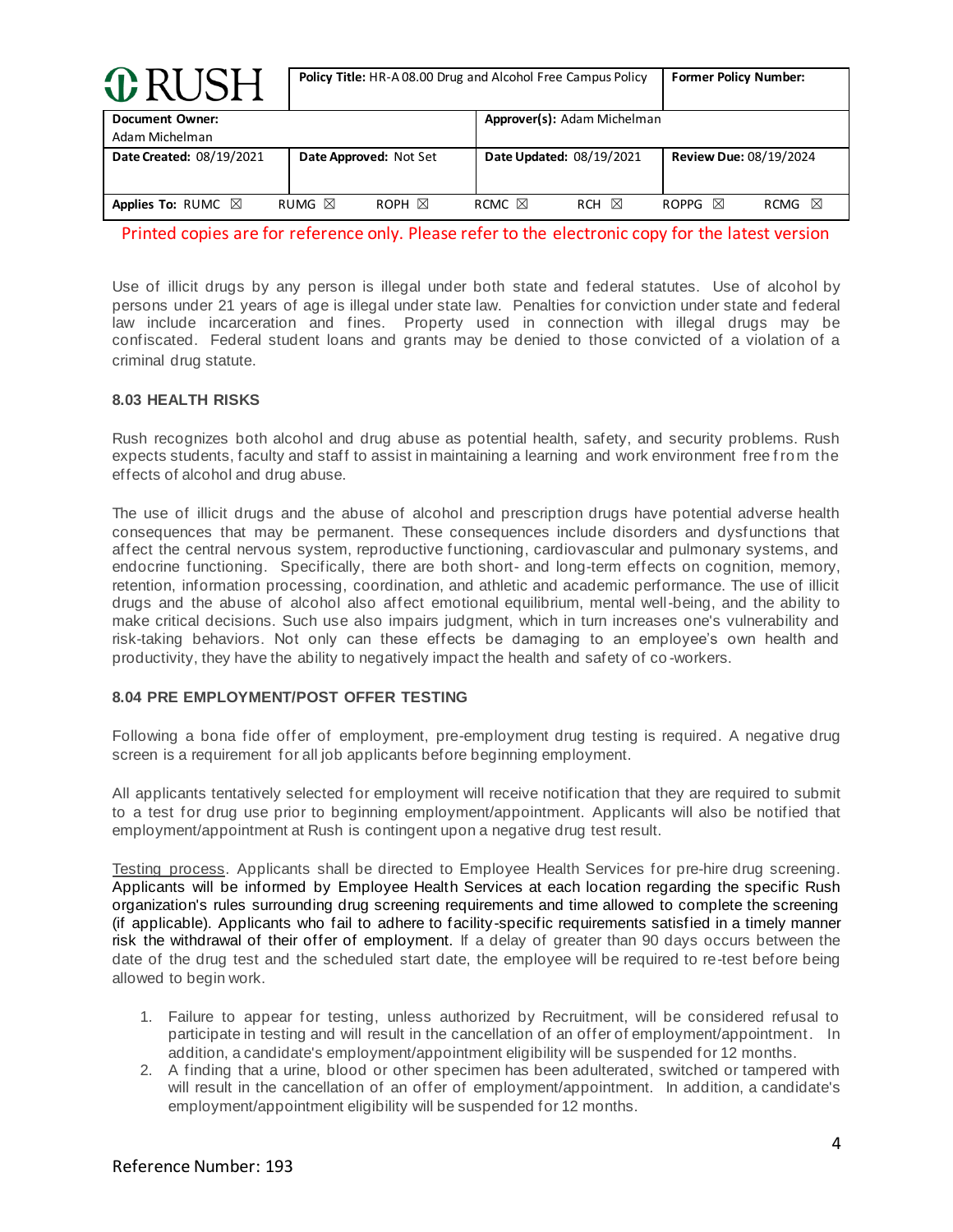| <b>O</b> RUSH                     | Policy Title: HR-A 08.00 Drug and Alcohol Free Campus Policy | <b>Former Policy Number:</b>                  |                                |
|-----------------------------------|--------------------------------------------------------------|-----------------------------------------------|--------------------------------|
| Document Owner:<br>Adam Michelman |                                                              | Approver(s): Adam Michelman                   |                                |
| Date Created: 08/19/2021          | Date Approved: Not Set                                       | Date Updated: 08/19/2021                      | <b>Review Due: 08/19/2024</b>  |
| Applies To: RUMC $\boxtimes$      | RUMG $\boxtimes$<br>ROPH $\boxtimes$                         | RCMC $\boxtimes$<br>$\boxtimes$<br><b>RCH</b> | ⊠<br>ROPPG $\boxtimes$<br>RCMG |

- 3. At Rush's discretion, a finding of a diluted urine specimen may result in mandatory retesting which must be completed within 24 hours of notification by Rush and a second diluted finding may result in ineligibility for hire for 12 months.
- 4. Applicants shall be advised of the opportunity to submit medical documentation that may support a legitimate use for a detected drug and that such information will be reviewed by the Medical Review Officer (MRO) to verify legitimate use or the presence of an illegal or prescription drug. Such verification must be submitted to the MRO within the timeline provided, at their discretion.
- 5. Rush will withdraw the contingent employment/appointment offer to any applicant with a verified positive test result, and such applicant may not reapply for a period of 12 months. The applicant will be informed by their recruiter that a confirmed presence of an illegal drug in the applicant's test sample precludes Rush from hiring the applicant.
- 6. In certain instances and for various reasons (i.e., a lost or questionable sample), Employee Health Services (or the external testing facility) may require a repeat test of the urine specimen. The retest must be completed within 24 hours of notification.

# **8.05 REASONABLE SUSPICION TESTING FOR IMPAIRMENT**

If a Rush official has reason to believe that an individual is impaired in the work or learning environment, Rush has the right to require a student, faculty or staff member (including contractors) to submit to a drug or alcohol test and refusal to do so may result in immediate expulsion or termination of employment.

Indications for a reasonable suspicion of impairment include but are not limited to:

a. Direct observation of alcohol or illegal drug use and/or the physical symptoms of impairment or being under the influence, including, but not limited to:

- 1. alcohol or marijuana odor;
- 2. slurred speech;
- 3. glazed or glassy eyes;
- 4. drowsiness;
- 5. disorientation;
- 6. balance, coordination or dexterity problems;
- 7. serious concentration difficulties;
- 8. wide variations and/or unexplained changes in mood or demeanor;
- 9. unexplained disappearances from the work area/site;
- 10. a pattern of abnormal conduct, erratic behavior, or mood swings.

b. Situational events which by themselves create a reasonable suspicion of alcohol or illegal drug use or being under the influence, including, but not limited to:

- 1. missing medication/narcotics on unit or area of responsibility, where the individual had access, and circumstances support suspicion;
- 2. an accident, incident or injury occurring under unusual or suspicious circumstances
- 3. arrest or conviction for a drug-related offense, or the identification of the person as the focus of a criminal investigation into illegal drug possession, use or trafficking ;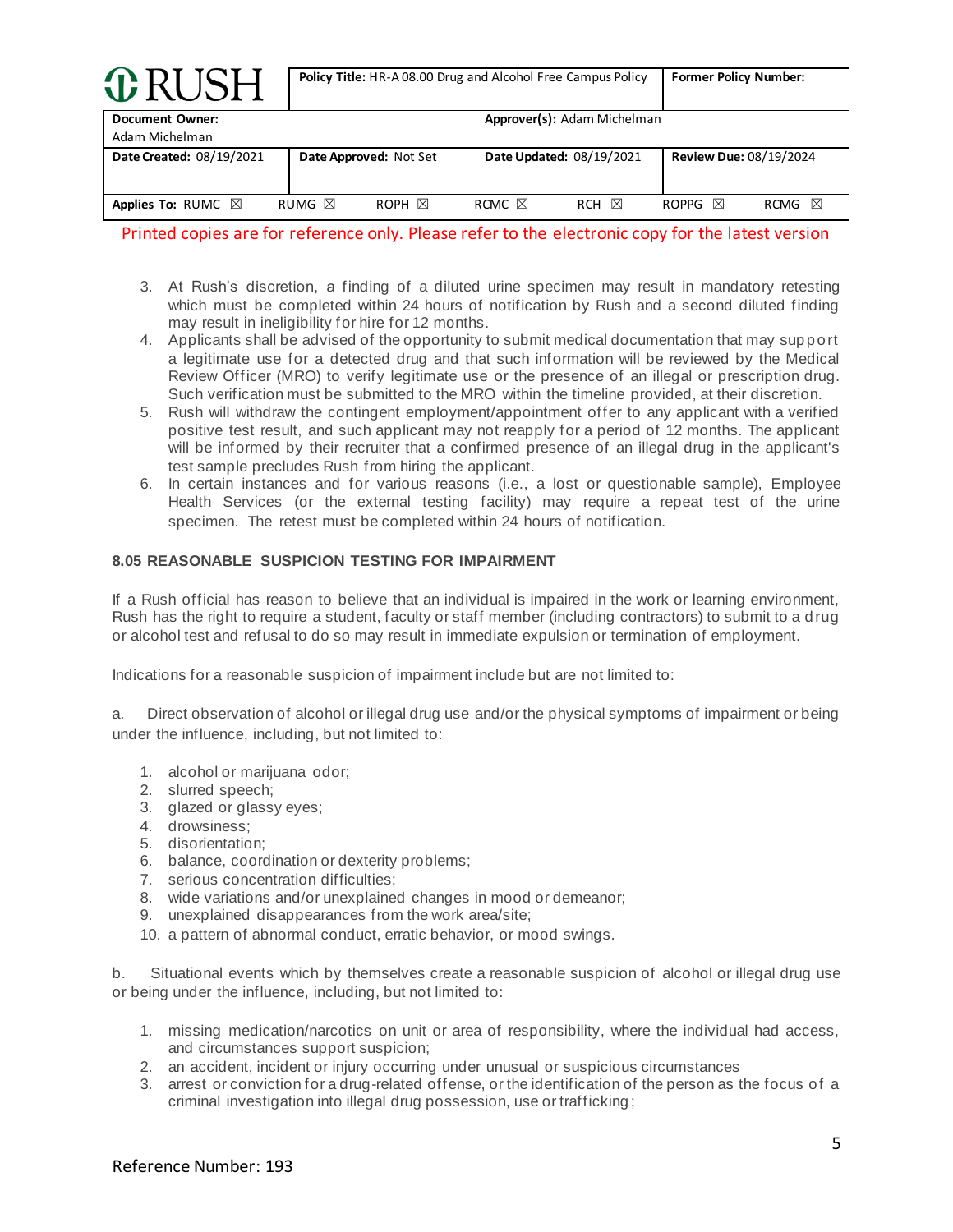| <b><i>G</i></b> RUSH                     | <b>Policy Title:</b> HR-A08.00 Drug and Alcohol Free Campus Policy | <b>Former Policy Number:</b>        |                                |
|------------------------------------------|--------------------------------------------------------------------|-------------------------------------|--------------------------------|
| <b>Document Owner:</b><br>Adam Michelman |                                                                    | Approver(s): Adam Michelman         |                                |
| Date Created: 08/19/2021                 | Date Approved: Not Set                                             | Date Updated: 08/19/2021            | <b>Review Due: 08/19/2024</b>  |
| Applies To: RUMC $\boxtimes$             | RUMG $\boxtimes$<br>ROPH $\boxtimes$                               | RCMC $\boxtimes$<br>⊠<br><b>RCH</b> | 冈<br>ROPPG $\boxtimes$<br>RCMG |

4. information either provided by reliable and credible sources or independently corroborated newly discovered evidence that the individual has tampered with a previous drug or alcohol test.

### **8.06 REPORTING REQUIREMENTS**

a. An employee with information about another employee should report to their manager or director if they have knowledge of any condition or action which reasonably indicates the following:

1. An employee may have impairment, intoxication or addiction to habit forming drugs and is unable to meet the job demands;

2. An employee poses a hazard to the safety or welfare of others; or

3. An employee unlawfully possesses, uses, distributes or diverts habit-forming drugs from Rush for such employee's own use or benefit.

b. Employees are required to report known or suspected incidents of drug diversion by employees, and/or contracted staff to their manager, Director of Pharmacy or a designated Diversion Specialist.

c. Employees who divert medication will be reported to the Illinois Department of Professional & Financial Regulation and any other state or federal agency, in accordance with applicable rules and regulations.

### **8.07 RUSH WELLNESS ASSISTANCE PROGRAM (RWAP)**

Students, faculty and staff are encouraged to voluntarily seek help if they are experiencing drug and/or alcohol problems. The RWAP (powered by Perspectives, Ltd) provides appropriate resources to support rehabilitation. However, participation in a rehabilitation program does not excuse compliance with Rush rules, policies, or procedures.

a. Function. The RWAP plays an important role in preventing and resolving drug use or alcohol abuse by providing students, faculty and staff with an opportunity for appropriate assistance. In addition, the RWAP provides educational materials and information to students, faculty and staff. The RWAP will refer individuals to appropriate treatment and rehabilitative facilities, follow-up with individuals during the rehabilitation period to track their progress, and encourage successful completion of the program.

b. Responsibilities. The RWAP is available to:

1. Provide counseling, assistance and referrals to students, faculty and staff who seek treatment or whose drug tests have been verified positive, and monitor the individuals' progress through treatment and rehabilitation;